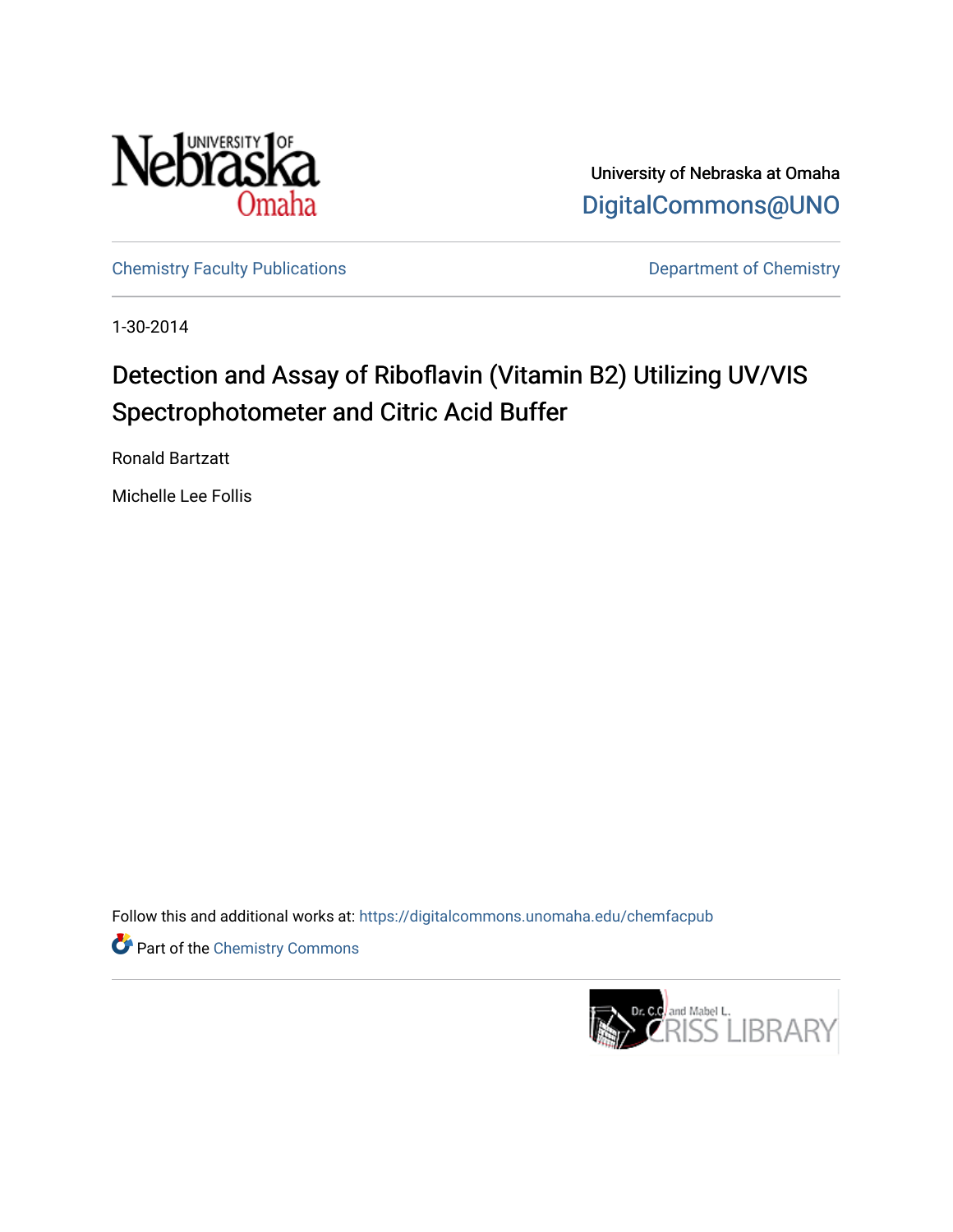# **Detection and Assay of Riboflavin (Vitamin B2) Utilizing UV/VIS Spectrophotometer and Citric Acid Buffer**

Ronald Bartzatt, University of Nebraska, Durham Science Center,Omaha, Nebraska and Michelle Lee Follis, University of Nebraska, Omaha, Nebraska

#### **Authors' contributions**

*This work was carried out in collaboration between both authors. Author RB designed the study, performed the statistical analysis, wrote the protocol and wrote all drafts of the manuscript. Author MLF managed the analyses of the study. Both authors read and approved the final manuscript.*

## **ABSTRACT**

#### **Aims**:

Riboflavin is a B vitamin that is required for a wide variety of cellular processes. The absorbance spectrum of riboflavin was determined at different pH utilizing several buffers. The buffer at pH demonstrating table absorbance peaks with high numerical values of molar absorptivity is followed by accurate and sensitive assay of riboflavin by spectrophotometer.

#### **Study Design:**

The absorbance spectrum of riboflavin is determined in an aqueous buffer at various pH values. After identifying the absorbance peaks providing maximal molar absorptivity the assay of riboflavin in the identical buffer was undertaken.

#### **Place and Duration of Study:**

Department of Chemistry, Durham Science Center, University of Nebraska, Omaha Nebraska between August 2013 to December 2013.

#### **Methodology**:

An amount of riboflavin was dissolved in distilled water to make a stock solution of 0.0001100 molar concentrations. For determination of the absorbance spectrum one milliliter of the stock was diluted into various buffers of differing pH. The buffer having pH of 5.03 was selected for following assays with standard curve. Measurements of many aqueous solutions containing riboflavin were accomplished that included vitamin capsules/tablets and water vitamin mixtures. The data was evaluated meticulously utilizing several statistical numerical analysis methods.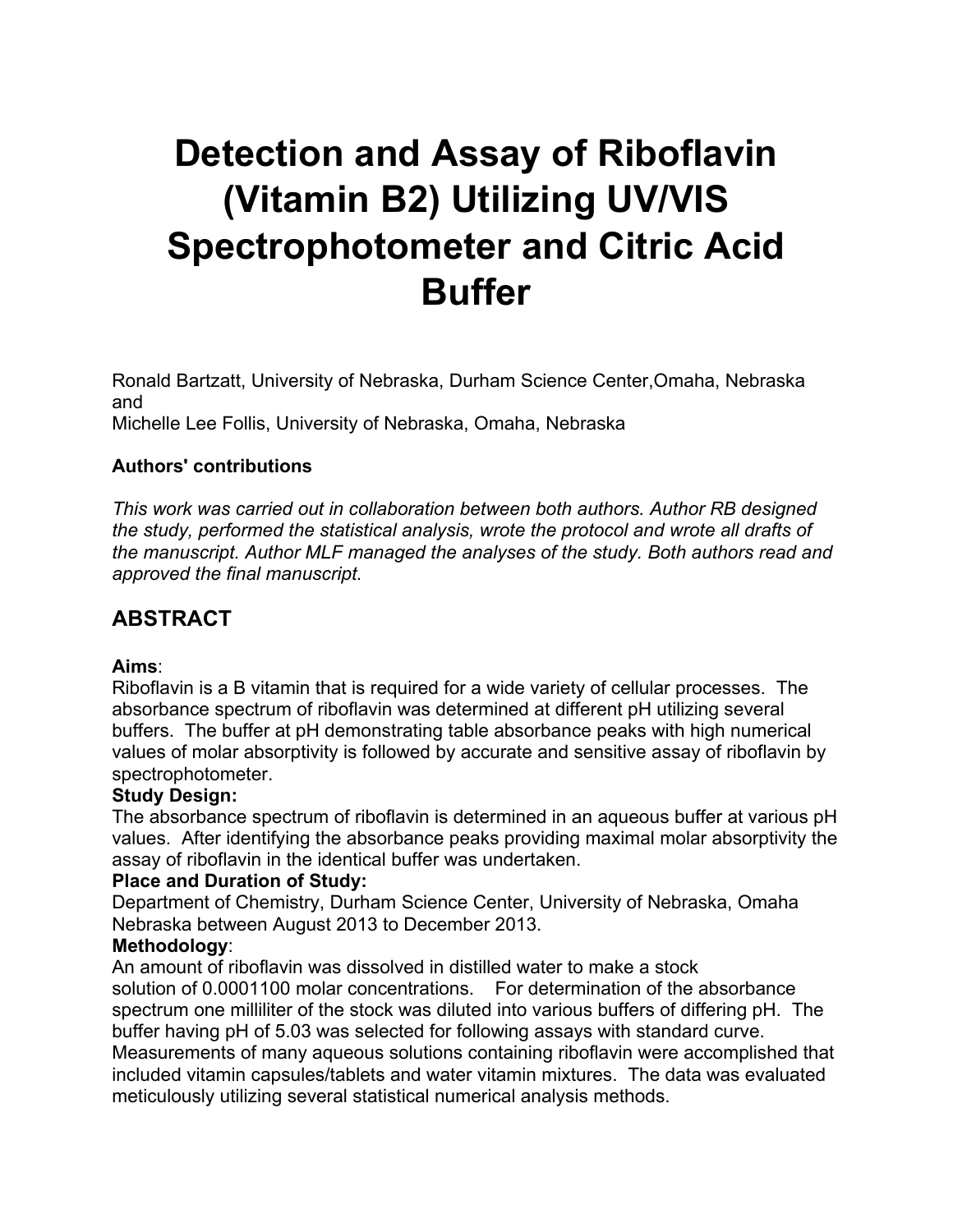#### **Results**:

The riboflavin is highly soluble in a citric acid buffer. The standard curve extended from 6.60E=07 M to 1.100E-04 M (167x spread in concentration). The equation of the line was y=11882x (intercept at origin) with Pearson r correlation of 0.9998 ( $R^2$  =0.9998). Concentration of riboflavin assayed can range from 0.000248 g per liter to 0.0414 g per liter. Accurate and reproducible results were obtained.

#### **Conclusion**:

The B vitamin riboflavin can be assayed by UV/VIS spectrophotometer at 440 nm in aqueous media and using citric acid buffer at pH 5.03. The assay for riboflavin in aqueous mixtures showed high levels of accuracy and sensitivity.

#### **Keywords**:

Riboflavin; vitamins; assay; spectrometer

#### . **ABBREVIATIONS**

M=molar; UV/VIS=ultraviolet/visible; g=gram; FMN=flavin mononucleotide; FAD=flavin adenine dinucleotide; IUPAC=International Union of Pure and Applied Chemistry; SMILES = Simplified Molecular-Input Line-Entry System; nm=nanometers; ε=molar absorptivity; cGMP=Current Good Manufacturing Practice; mg=milligram.

## **1. INTRODUCTION**

The vitamin B group of water soluble vitamins differs substantially in chemical structure and biological activity [1]. In the body, the vitamin riboflavin (B2) carries out its action in the form of two coenzymes, a flavin mononucleotide (FMN) and a flavin adenine dinucleotide (FAD), which play a vital role in metabolism [1]. The vitamin riboflavin is distributed in all tissues, but at uniformly small concentrations [1]. Riboflavin is readily absorbed from the gastrointestinal tract with excretion directly correlated with the amounts ingested. This vitamin plays an important role in metabolism of ketone bodies, carbohydrates, proteins and fats, as well other aspects of energy metabolism.

When consumed orally this vitamin is not considered to be toxic partly due to its lower aqueous solubility [2] and because excess amounts of the vitamin is readily excreted into the urine [3]. Riboflavin has been popular as a supplement in the form of tablets or capsules and is often utilized in energy drinks or similar health-related beverages. There have been some studies conducted for applying riboflavin in clinical and therapeutic scenarios. For example, riboflavin in higher doses has been found to help prevent migraine headaches [4,5]. Simultaneous dosage of riboflavin and ultraviolet light with blood products has been found to reduce harmful activity of pathogens through reduction of replication [6]. Riboflavin is considered effective for protection against nuclear cataracts [7].

Various methodologies have been investigated for the determination of riboflavin vitamin. These include isocratic reversed-phase column high-performance liquid chromatography separation followed by fluorometric detection of the analyte [8]. Fluorescence detection following high-performance liquid chromatography [9,10]. Other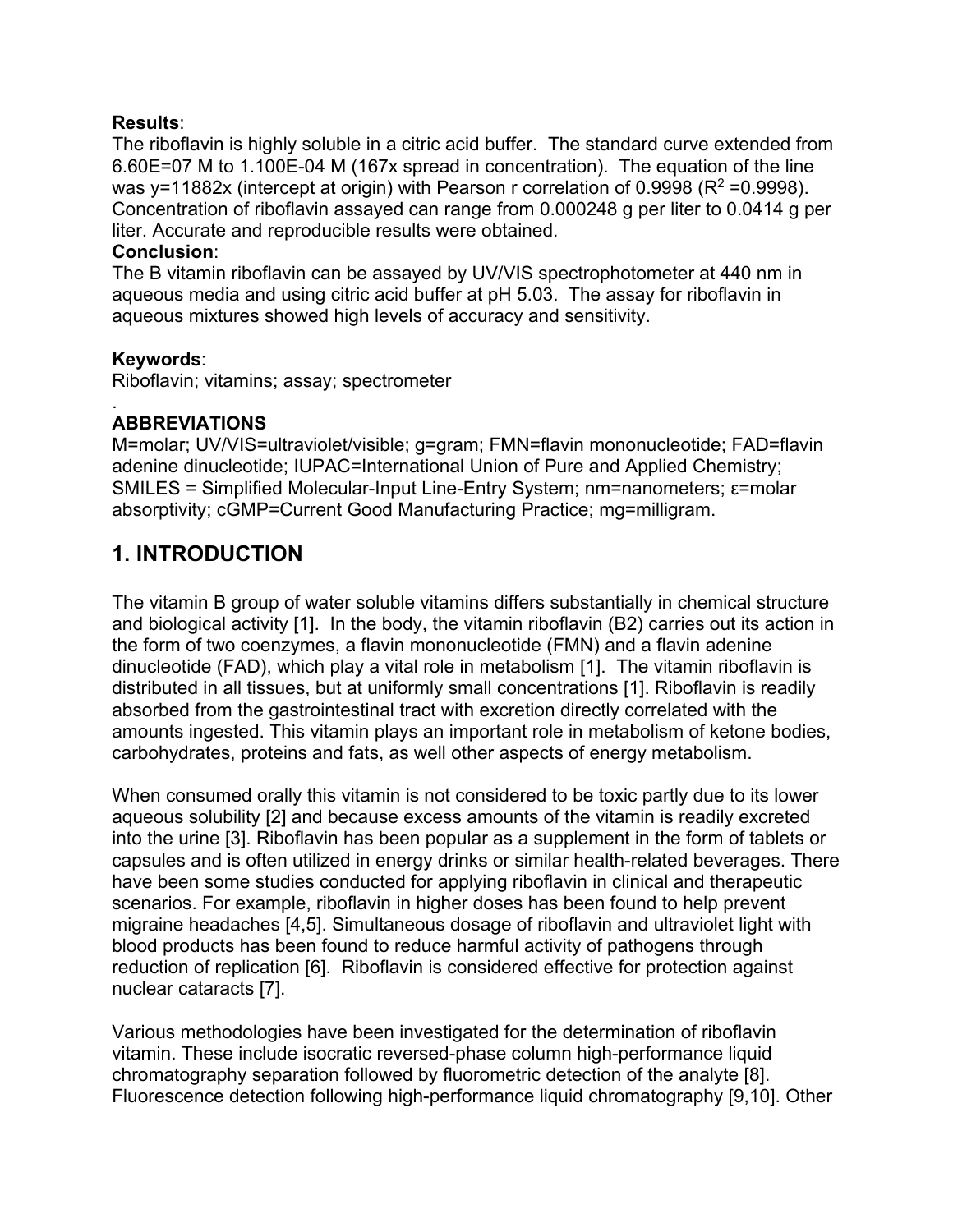works showed an assay approach with straight fluorescence following pre-treatment of samples [11]. Simultaneous detection of various vitamins, including riboflavin was found to be feasible utilizing planar chromatography followed by an application of fluorescence, ultraviolet-visible detection and confirmation with electro spray ionization mass spectrometry [12].

Considering the nutritional and clinical importance of riboflavin, it follows that methodology for detection and assay are needed. Further application of riboflavin in these areas is imminent so additional methods of detection are warranted. Presented here is an accurate and precise approach taking advantage of the aqueous solubility of riboflavin and its physical characteristics. A useful accurate methodology is a result that will be beneficial for application in industrial, pharmaceutical and clinical environments.

## **2. MATERIALS AND METHODS**

## **2.1 Reagents and Instruments**

Reagents utilized throughout this study were supplied by Sigma-Aldrich, PO Box 14508 St. Louis, MO 63178 USA. However, the vitamin riboflavin (FW = 376.37) was supplied by Eastman Chemical Company, 200 South Wilcox Drive, Kingsport, Tennessee 37660 USA. For spectrophotometric analysis, a Milton Roy Spectronic 21D instrument was utilized with one centimeter glass cuvettes.

### **2.2 Preparation of Standards and Test Samples**

A stock solution of riboflavin was prepared by dissolving 0.04140 grams into one liter of distilled water making a concentration of 0.0001100 molar. This container was wrapped in aluminum foil to protect the riboflavin stock solution from light exposure. Stock solution of citric acid buffer of 0.025 molar was prepared in distilled water at pH values of 5.03, 6.03, and 3.02. A stock solution of 0.100 molar sodium borate buffer sat pH 9.80 was prepared in distilled water.

For reading of an absorbance spectrum an aliquot of one milliliter of the stock solution riboflavin was placed in nine milliliters of desired buffer making a mixture of 1.100E-05 molar riboflavin and 0.0225 molar citric acid buffer (except in the case at pH 9.80, which was 0.090 molar sodium borate buffer). Absorbance values were obtained from 320 nm to 700 nm.

As many as fifteen mixtures were prepared for a standard curve was made with desired aliquot volumes from the stock solution of riboflavin combined with citric acid pH 5.03 buffer. Concentrations ranged from highest at 0.0001100 molar to 1.10E-06 molar with zero molar within the linear equation. Many specimens were prepared using known amounts of riboflavin solubilized in pH 5.03 citric acid buffer and concentrations determined by standard curve for comparisons. To ascertain feasibility for measuring industrial or beverage aqueous vitamin mixtures, a set of pH 5.03 citric acid buffered examples were prepared at a wide range of riboflavin concentration. In the case of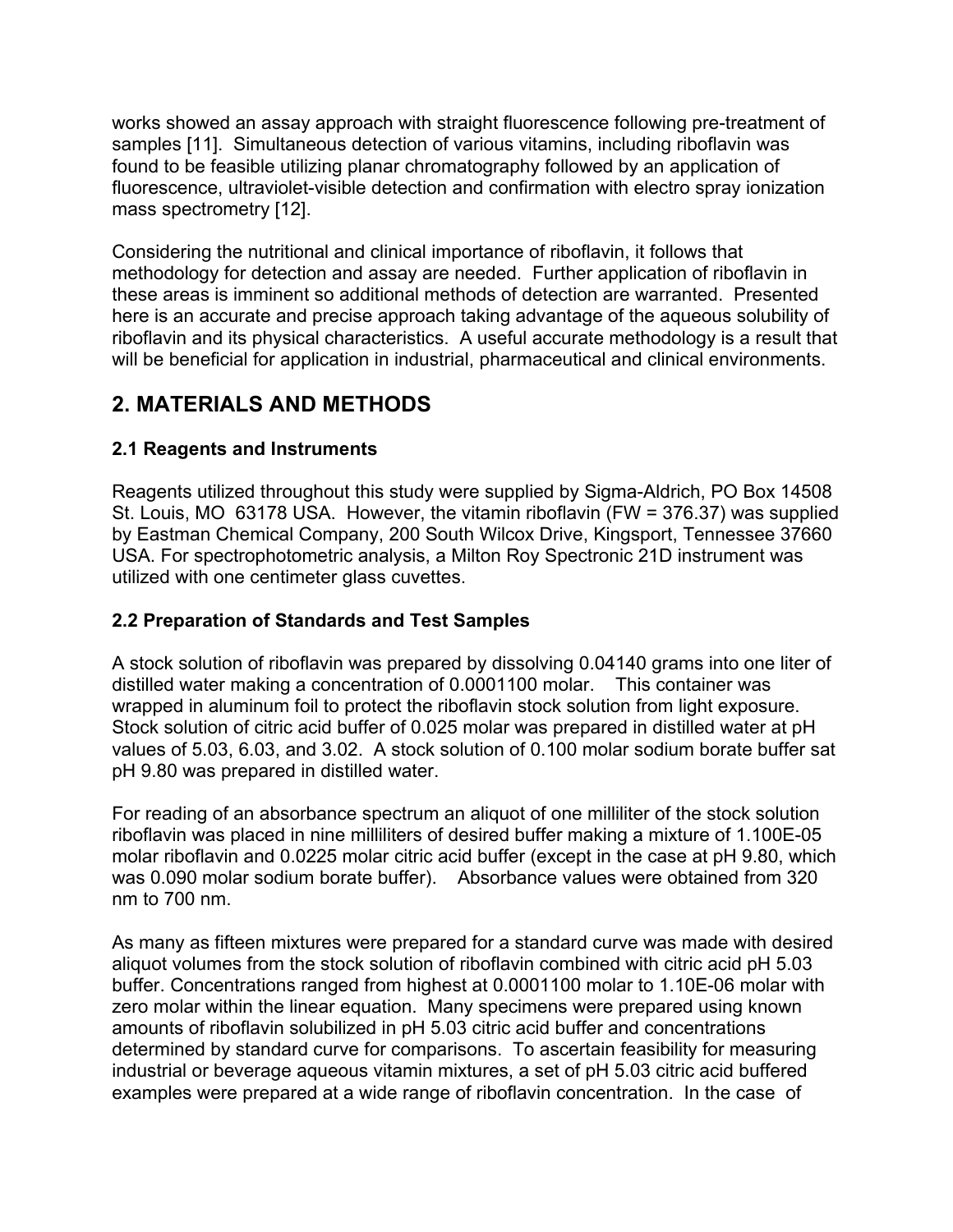tablets or capsules: 1) the tablet was weighed, 2) then ground in mortar and pestle, 3) the dry amount of solid to be dissolved in volumetric flasks was weighed again (a separate aliquot of ground powder can be captured for other assays and the amount of the vitamin pill preparation that was dissolved for riboflavin assay was thus known), 4) the desired amount of solid is carefully placed in volumetric container and dissolved in distilled water, 5) further use requires filtering out insoluble solid through Whatman #1 filter paper, 6) the filtered liquid is ready for assay or further dilution in desired buffer. In all cases of test specimens to be assayed in this study, the material was dissolved in a known volume of pH 5.03 citric acid buffer (all assays were carried out at pH 5.03).

#### **2.3 Computation and Statistical Analysis**

Computation performed for identification of numerical outlier's using Grubbs' Test (extreme studentized deviate), means, and standard deviations were accomplished by Graphpad (www.graphpad.com/quickcalcs/). For statistical calculation of Pearson r, equation of a line from data that is graphed, and coefficient of determination  $(R<sup>2</sup>)$  was taken from EXCEL (version 14.0.7106.5003, copyright 2010 Microsoft Corporation). Determination of statistical Pearson r, Spearman's rs, Kendall's tau, Mann-Whitney test, Kolmogorov-Smirnov test, Kruskal-Wallis test, Paired t-test were performed by PAST version 2.06 (copyright Hammer and Harper 1999-2011)[13].

## **3. RESULTS AND DISCUSSION**

Riboflavin consists of a yellow to orange-yellow crystal-like powder and has a slight odor. The solid is not significantly affected by light but when in solution, the vitamin quickly degrades under light [1]. The sugar ribose comprises part of its structure, but it is the ring-moiety or "flavin" that imparts the yellowish color to the molecule [1].

The riboflavin solid consisted of a fine powder and is sufficiently soluble in distilled water to produce a stock solution reaching 0.0001100 molar concentrations and should be protected from light while stored at room temperature. The molecular structure of the vitamin, some properties, IUPAC name and useful SMILES notation are indicated in Fig. 1. Note the ribose moiety and ringed structure that provide the observed color of the vitamin. Interestingly the molecular structures of the B-vitamin group members differ substantially.

The absorbance spectrum of riboflavin was initially determined in a citric acid type buffer at three pH values 3.02, 5.03 and 6.03, with a fourth spectrum obtained in a sodium borate buffer at pH 9.80. All were measured from 320 nm to 700 nm. All spectra were obtained utilizing a riboflavin concentration of 1.100E-05 molar. The results obtained showed two very noticeable peaks with all pH values and all buffers, occurring at wavelengths 365 nm and 440 nm.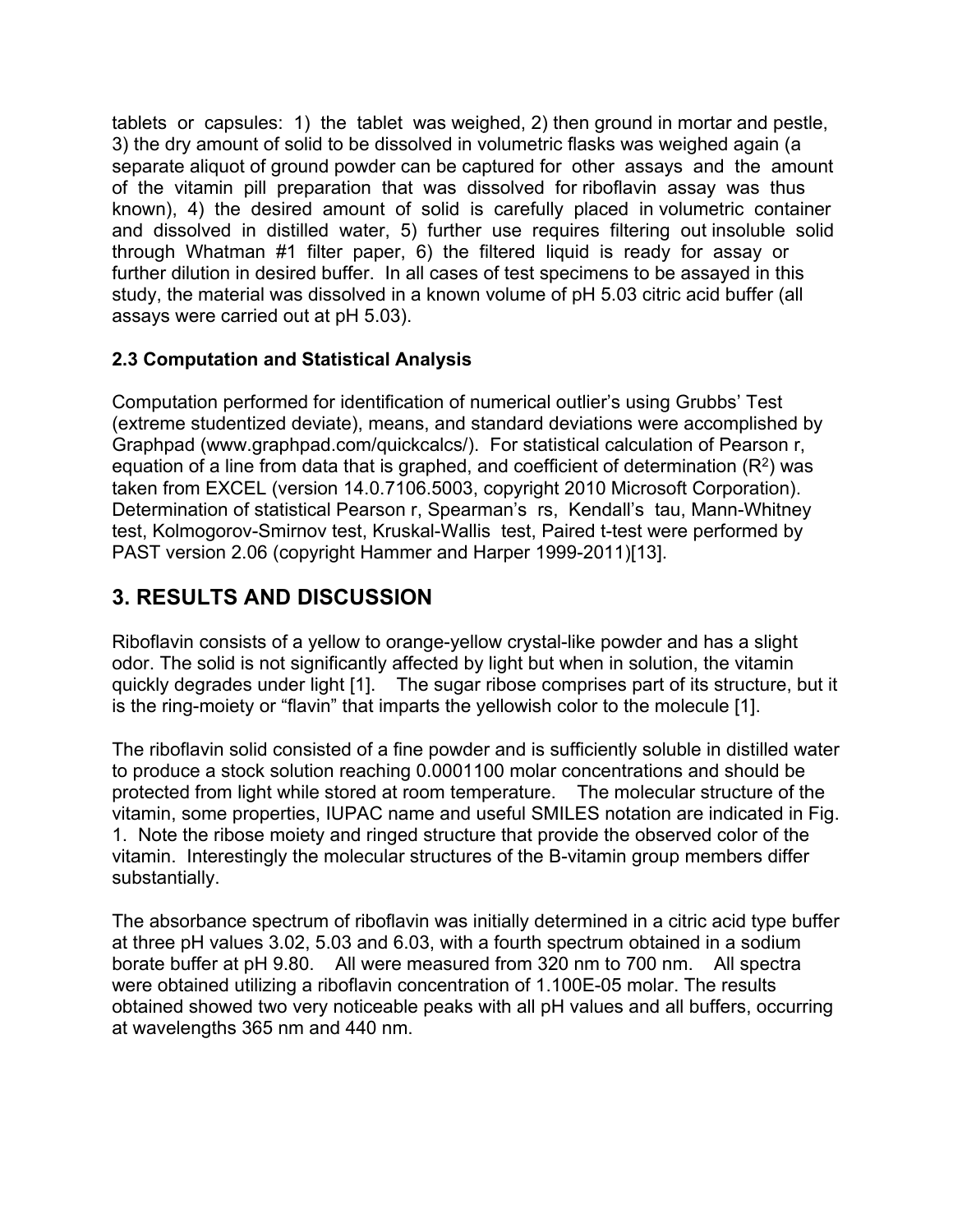

#### **RIBOFLAVIN**

7,8-dimethyl-10-(2,3,4,5-tetrahydroxypentyl)benzo[g]pteridine-2,4(3H,10H)-dione  $OCC(O)C(O)C(O)CN2C3=NC(=O)NC(=O)C3=Nc1cc(C)c(C)cc12$ Molecular Formula =  $C_{17}H_{20}N_4O_6$ Formula Weight = 376.3639 Composition =  $C(54.25%) H(5.36%) N(14.89%) O(25.51%)$ 

Fig. 1. Riboflavin chemical structure, properties, IUPAC name and SMILES notation

Altogether, the absorbance spectra at various pH and buffers are presented in Fig. 2 according to pH value. The absorbance values essentially decreased at approximately 500 nm to flatten out to the wavelength 700 nm. Two major absorbance peaks were discerned in all buffers utilized. Knowing the precise molar concentration (1.100E-04 molar) of riboflavin at each pH allows the computation of the relative molar absorptivity (ε). Values of molar absorptivity determined at pH of solutions at 3.02, 5.03, 6.03, and 9.80 (sodium borate buffer) was 12090.9 L mol<sup>-1</sup>cm<sup>-1</sup>, 11772.7 L mol<sup>-1</sup>cm<sup>-1</sup>, 12363.6 L mol<sup>-1</sup>cm<sup>-1</sup> and 9363.6 L mol<sup>-1</sup>cm<sup>-1, respectively</sup>. The mean value for (ε) is then 11397.7 L mol<sup>-1</sup>cm<sup>-1</sup> and standard deviation of 1377.4 L mol<sup>-1</sup>cm<sup>-1</sup>. Although the standard deviation is numerically appreciable there are no outliers among values of (ε) by Grubbs' test (extreme studentized deviate) and applying two-sided significance level of 0.05. The pH value of 5.03 with citric acid was chosen for assay of riboflavin in various medium.

A standard curve was formed by the use of 15 different values of riboflavin concentration which did result in a highly linear relationship (Fig. 3). The equation of the line determined by EXCEL showed  $y = 11882x$  with  $R^2 = 0.9998$  and Pearson r correlation value of r = 0.9999, indicating an extremely high strength of association and near perfect positive linear relationship [14]. Having a coefficient of determination of  $R^2$  = 0.9998 indicates that the model represents 99.98% of variance observed. For this relationship, the Kendall's Tau rank correlation coefficient of 1.000 indicated all pairs of data are concordant and in exactly the identical order (Spearman's rs = 1.000) [13]. In addition, all data fall within 95% ellipses, which indicate all members of the standard curve fall within 95% confidence interval [14]. The molar concentrations of this standard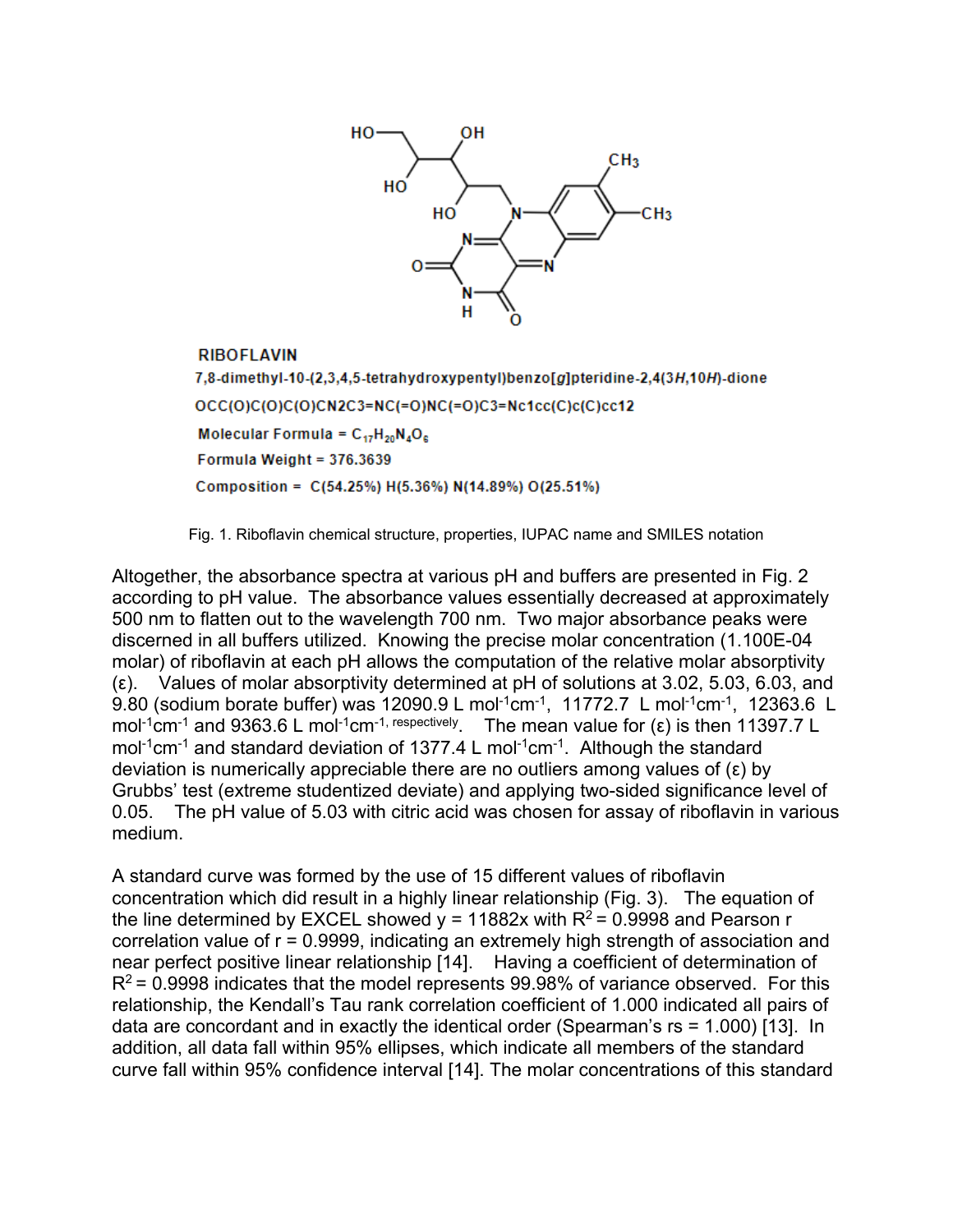curve include the origin at (0,0) and begin at 1.100E-06 molar and extend to 1.100E-04 molar, which is a 100x range in concentration values.



Fig. 2. Absorbance spectrum of riboflavin from 320 nm to 700 nm at different pH values (for pH 9.80 a 0.090 M sodium borate buffer was utilized). Spectrum acquired at pH values of 3.02, 5.03, and 6.03 were accomplished in a citric acid buffer. Riboflavin concentration for all spectra was 1.100E-05 molar.

The determination of riboflavin concentrations in prepared testing solutions of the vitamin via the standard curve was extremely successful and provided conclusive level accuracy with those mixtures. Representative outcomes are presented in Table 1 (comparison of actual molarity to calculated molarity determined by the standard curve).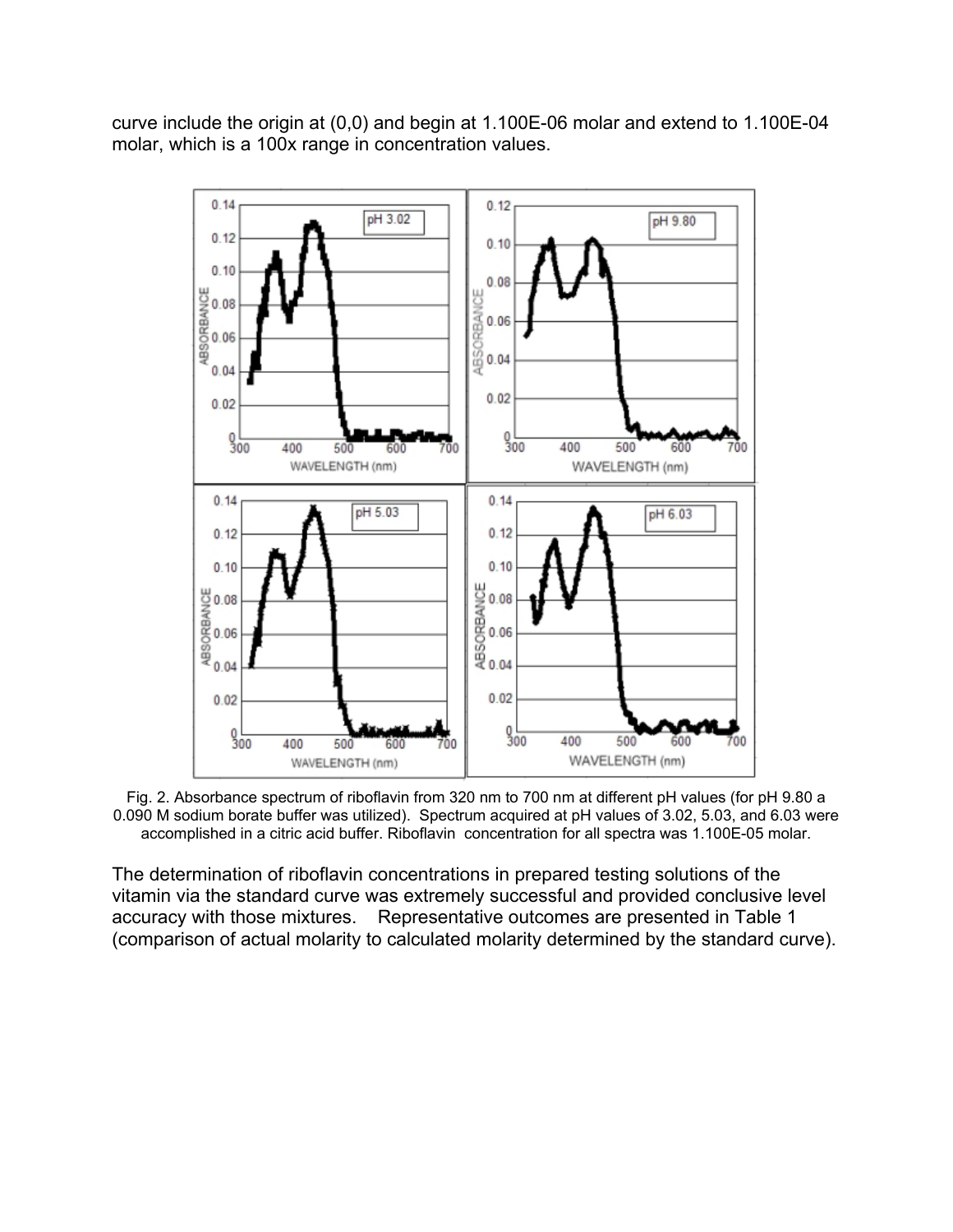

Fig. 3. Standard curve showing line equation  $y = 11882x$  with  $R^2 = 0.9998$  and Pearson r correlation r = 0.9999.

The correlation coefficient Pearson r for actual and calculated molarities is 0.9997 ( $R^2$  = 0.9994 or 99.94% of variance represented within the model). In addition, the Spearman's rs are 0.9993 and Kendall's tau of 0.9920. The Kolmogorov-Smirnov test of actual and calculated molarities produced a  $P = 0.99$ , indicating these are taken from two populations with equal distribution [14]. The Kurskal-Wallis test of actual and calculated molarities produced a  $P = 0.76$ , indicating these are from populations of equal medians. The Mann-Whitney test of the actual and calculated molarities showed P= 0.77, indicating these two populations have equal medians [14]. The t-test indicated the mean of the differences of these two populations is zero  $(P= 0.90)$  [14].

Further, the average percent recovery is 101.0% with standard deviation of 0.94% and mode of 100.4% (value that appears most often in a set of data [14]). The min imum percent recovery is 98.3% with a maximum of 102.9% (resulting in a range of percent recoveries of 4.60%). The skewness value of-0.148 indicates the percent recovery values are approximately symmetric [14].

To evaluate application of this methodology to aqueous preparations of vitamin B2 or similar (common reference as vitamin waters) a set of samples having riboflavin at known but a broad level of concentration was prepared. In each case, the amount of riboflavin is known and made to be pH 5.03 by citric acid buffer prior to assay. A broad range of buffer concentration is possible (ranging from 0.025 molar to 0.00063 molar).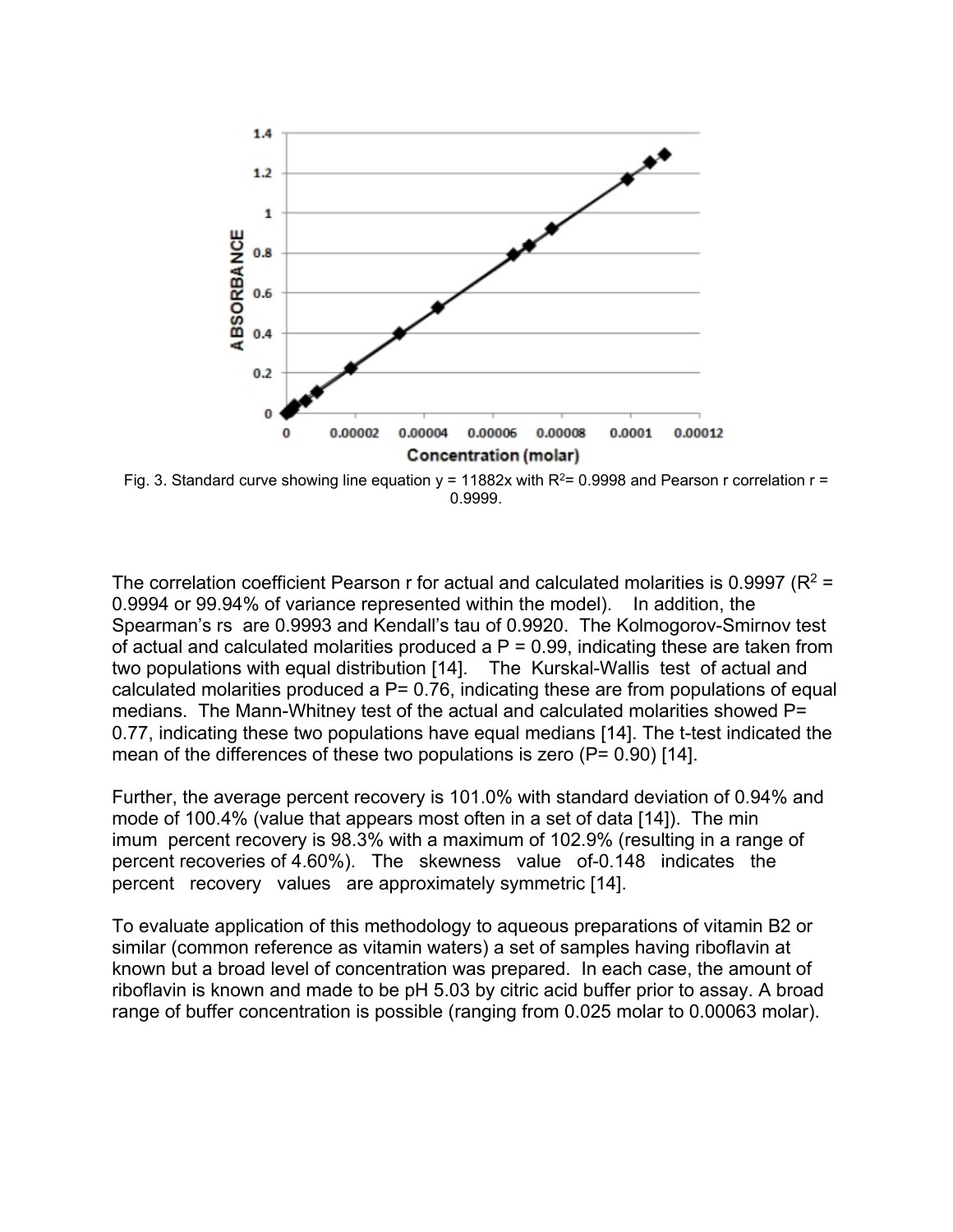| <b>Sample</b> | <b>Actual (molar)</b> | <b>Calculated (molar)</b> | <b>Percent recovery</b> |
|---------------|-----------------------|---------------------------|-------------------------|
| 1             | 0.00009900            | 0.00009889                | 99.9                    |
| 2             | 0.00009680            | 0.00009721                | 100.4                   |
| $\frac{3}{4}$ | 0.00009460            | 0.00009510                | 100.5                   |
|               | 0.00009240            | 0.00009341                | 101.1                   |
| 5             | 0.00009020            | 0.00009131                | 101.2                   |
| 6             | 0.00008800            | 0.00008837                | 100.4                   |
| 7             | 0.00008580            | 0.00008601                | 100.2                   |
| 8             | 0.00008360            | 0.00008483                | 101.5                   |
| 9             | 0.00008140            | 0.00008265                | 101.5                   |
| 10            | 0.00007920            | 0.00008012                | 101.2                   |
| 11            | 0.00007700            | 0.00007743                | 100.6                   |
| 12            | 0.00007480            | 0.00007574                | 101.3                   |
| 13            | 0.00006600            | 0.00006733                | 102.0                   |
| 14            | 0.00006160            | 0.00006295                | 102.2                   |
| 15            | 0.00005280            | 0.00005386                | 102.0                   |
| 16            | 0.00004840            | 0.00004974                | 102.8                   |
| 17            | 0.00000880            | 0.00000884                | 100.4                   |
| 18            | 0.00002200            | 0.00002213                | 100.6                   |
| 19            | 0.00003300            | 0.00003358                | 101.8                   |
| 20            | 0.00003850            | 0.00003964                | 102.9                   |
| 21            | 0.00004950            | 0.00004865                | 98.3                    |
| 22            | 0.00005280            | 0.00005428                | 102.9                   |
| 23            | 0.00005720            | 0.00005807                | 101.5                   |
| 24            | 0.00006160            | 0.00006245                | 101.4                   |
| 25            | 0.00006820            | 0.00006868                | 100.7                   |
| 26            | 0.00007040            | 0.00007070                | 100.4                   |
| 27            | 0.00005280            | 0.00005386                | 102.0                   |
| 28            | 0.00008580            | 0.00008601                | 100.2                   |
| 29            | 0.00008800            | 0.00008837                | 100.4                   |
| 30            | 0.00009900            | 0.00009889                | 99.9                    |
| 31            | 0.00009680            | 0.00009721                | 100.4                   |
| 32            | 0.00009460            | 0.00009510                | 100.5                   |
| 33            | 0.00009240            | 0.00009342                | 101.5                   |
| 34            | 0.00009020            | 0.00009132                | 101.2                   |
| 35            | 0.00007700            | 0.00007743                | 100.6                   |
| 36            | 0.00007480            | 0.00007575                | 101.3                   |

#### Table 1. Comparison of actual and calculated Molar Concentration

Presented in Table 2 is the comparison of actual molarity to calculated molarity (derived from standard curve). Outcome was extremely good throughout the broad range of molarities that were tested, and these results are typical. Concentration of riboflavin in molarity ranged from as low as 4.881E-06 molar 8.80E-05 molar (an 18x fold range in molarity concentration). The correlation coefficient Pearson r of actual versus calculated molarity values is 0.9999 with a coefficient of determination  $R^2$ being 0.9998 (99.98% of variance explained). In addition, the Spearman's rs are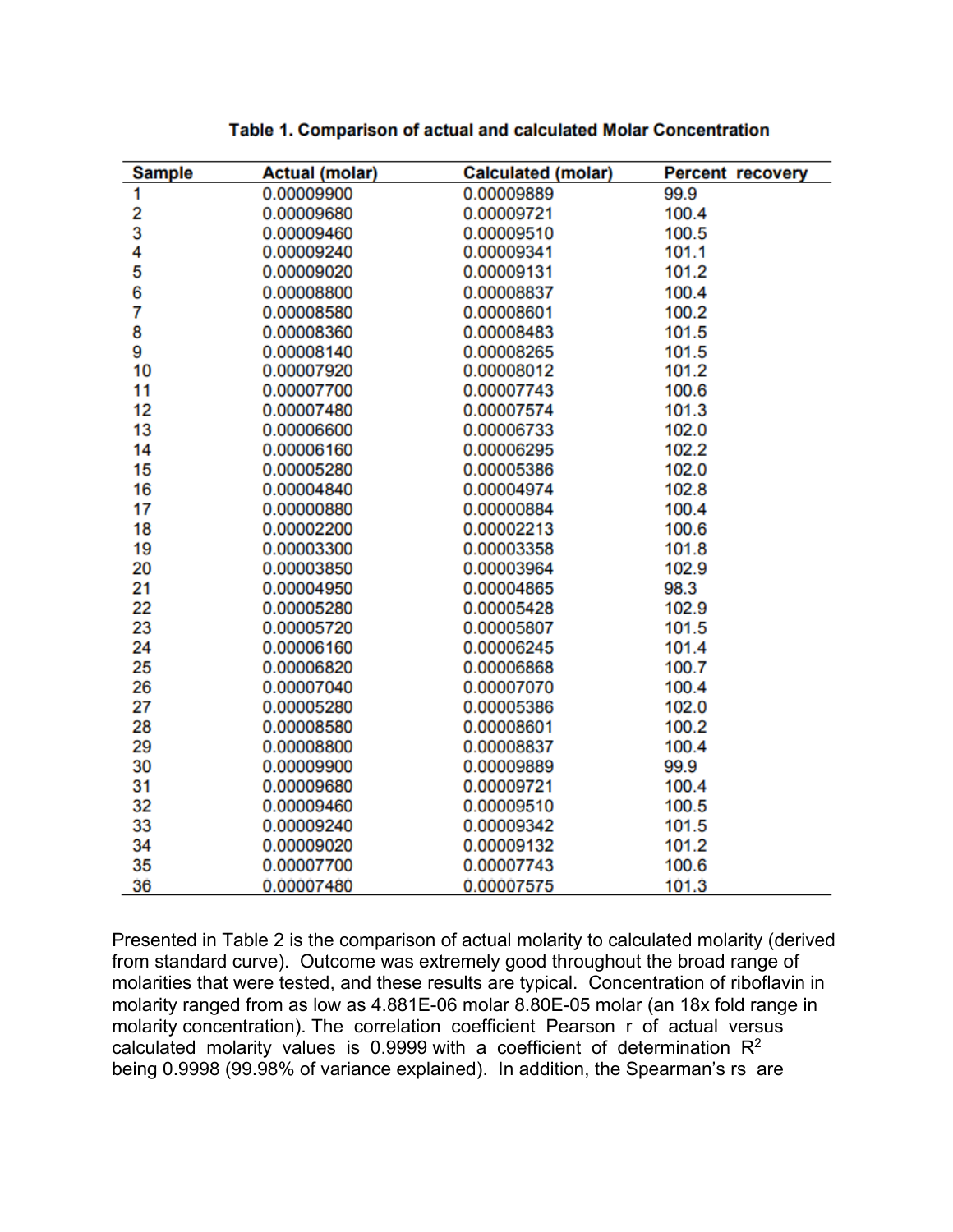0.9991 with Kendall's tau of 0.9952. The two samples (actual and calculated molarity) are taken from populations having equal medians as shown by Mann-Whitney test ( $P =$ 0.87) and Kruskal-Wallis test having  $(P = 0.85)$ . Results of paired t-test the mean of the difference between actual and calculated molarities are zero  $(P = 0.0620)$  [14]. In addition, the outcome of the Kolmogorov-Smirnov test indicated that actual and calculated molarities are populations of equal distribution ( $P = 0.99$ ).

The percent recovery for vitamin waters evaluation showed a mean of 100.9 % recovery. The minimum and maximum recovery of riboflavin was 97.6% and 104%, respectively. The standard deviation of recovery was 1.6%. Having skewness of 0.115 indicates that the percent recovery is approximately symmetric for vitamin waters [14].

| <b>Sample</b> | <b>Actual (molar)</b> | <b>Calculated (molar)</b> | <b>Percent recovery</b> |
|---------------|-----------------------|---------------------------|-------------------------|
|               | 0.00001571            | 0.00001616                | 102.9                   |
| 2             | 0.000009167           | 0.000009258               | 101.1                   |
| 3             | 0.00001222            | 0.00001271                | 104.0                   |
| 4             | 0.00001000            | 0.000009763               | 97.6                    |
| 5             | 0.00001467            | 0.00001456                | 99.3                    |
| 6             | 0.00001257            | 0.00001296                | 103.1                   |
| 7             | 0.00001100            | 0.00001111                | 101.0                   |
| 8             | 0.000009778           | 0.000009763               | 99.8                    |
| 9             | 0.00002197            | 0.00002200                | 100.1                   |
| 10            | 0.00001372            | 0.00001375                | 100.2                   |
| 11            | 0.00001212            | 0.00001222                | 100.8                   |
| 12            | 0.000008462           | 0.000008584               | 101.4                   |
| 13            | 0.000005789           | 0.000005807               | 100.3                   |
| 14            | 0.000004783           | 0.000004881               | 102.0                   |
| 15            | 0.00008800            | 0.00008800                | 100.0                   |

Table 2. Vitamin waters comparison of actual and calculated Molar Concentrations

The determination of riboflavin in a citric acid buffer by UV/VIS spectrometry was found to have high reproducibility. Example shown in Table 3 for representative concentration of 0.00002200 molar (2.200E-5 molar) compared to calculated molarity (determined by standard curve) which has a mean of 2.242E-05 molar. Calculated molarities is approximately symmetric having skewness of 0.173. The standard deviation of calculated molarity values is an extremely small 2.5E-07 molar (variance of 6.05E-14 molar).

Percent recovery of riboflavin was on the average of 101.9%, having standard deviation of 1.1%. The minimum percent recovery was 100.2 5 and maximum of 103.7%. Median percent recovery was 101.8% and values are approximately symmetric with skewness of 0.151. Coefficient of variation for percent recovery is 1.1%.

The numerical difference between the actual and calculated values is extremely slight with these values having an overall mean of 4.20E-07 molar and standard deviation of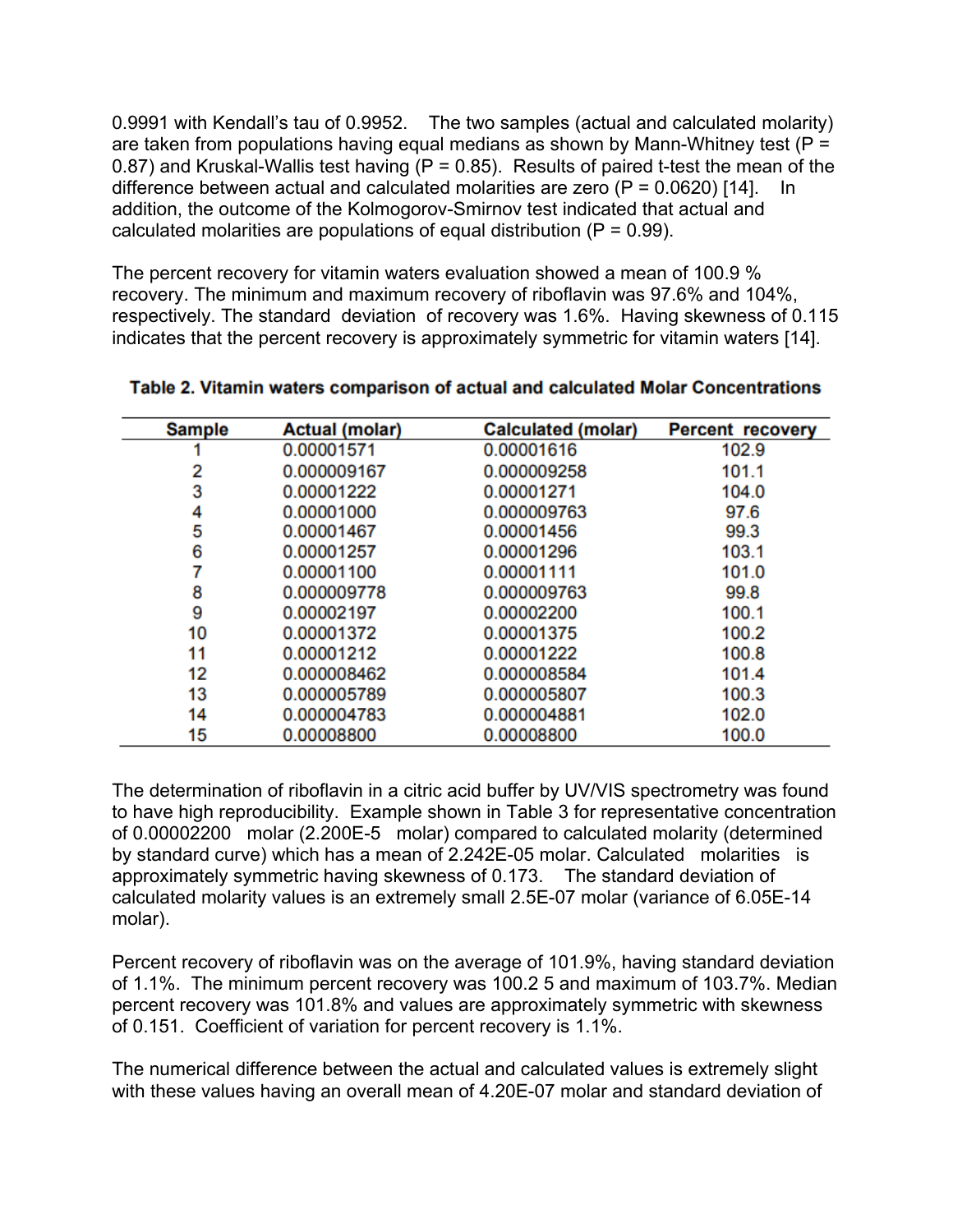2.5E-07 molar. A skewness of -0.173 indicates these differences are approximately symmetric.

| <b>Sample</b> | Actual<br>(molar) | <b>Calculated</b><br>(molar) | <b>Percent</b><br>recovery | Difference between actual<br>and calculated (molar) |
|---------------|-------------------|------------------------------|----------------------------|-----------------------------------------------------|
|               | 0.00002200        | 0.00002230                   | 101.4                      | 3.00E-07                                            |
| 2             | 0.00002200        | 0.00002239                   | 101.8                      | 3.90E-07                                            |
| 3             | 0.00002200        | 0.00002281                   | 103.7                      | 8.10E-07                                            |
| 4             | 0.00002200        | 0.00002205                   | 100.2                      | 5.00E-08                                            |
| 5             | 0.00002200        | 0.00002230                   | 101.4                      | 3.00E-07                                            |
| 6             | 0.00002200        | 0.00002247                   | 102.1                      | 4.70E-07                                            |
| 7             | 0.00002200        | 0.00002272                   | 103.3                      | 7.20E-07                                            |
| 8             | 0.00002200        | 0.00002264                   | 102.9                      | 6.40E-07                                            |
| 9             | 0.00002200        | 0.00002213                   | 100.6                      | 1.30E-07                                            |
| 10            | 0.00002200        | 0.00002239                   | 101.8                      | 3.90E-07                                            |

Table 3. Comparison of actual versus calculated molarity for repetitive samples

In June of 2007, the FDA established dietary supplement Current Good Manufacturing Practice (cGMP) regulations requiring that manufacturers evaluate their products through testing identity, purity, strength and composition. However, over the counter drugs may actually retain a wide variation in the amount of content of the targeted supplement. Dietary supplement use is widespread among U.S. adults aged 20 and over. The percentage of the U.S. population who used at least one dietary supplement increased from 42% in 1988–1994 to 53% in 2003-2006 [15]. A sum total of four over the counter products was evaluated for riboflavin content, two capsule forms and two tablet forms. In the case of capsules that contained already powder formed ingredients the use of mortar and pestle was not enhancing. Therefore, assert that capsule formed contained material may not require further grinding. Following solubilization by use of volumetric glassware, small aliquots of the dissolved material are analyzed in a citric acid buffer at pH 5.03 as described previously. The two commercial products could then be compared as to content and for these two cases, capsule supplement A and capsule supplement B, the (declared content/measured content) result became (25 mg/24.1 mg) and (7.5mg/10 mg), respectively. For the case of tablets/pills the use of mortar and pestle was required and was accomplished carefully after recording the overall mass of the tablet. This was followed by grinding into powder-like consistency and dissolving a known measured amount of mass of the ground material. Similar use of volumetric containers and aliquot solubilizing in a citric acid buffer at pH 5.03 followed. The two commercial products could then be compared as to content and for these two cases, a tablet supplement C and a tablet supplement D, the (declared content/measured content) result became (20mg/15.0mg) and (100mg/80.3mg), respectively.

A dietary supplement is a product taken by mouth that contains a "dietary ingredient" intended to supplement the diet. The dietary ingredients in these products may include: vitamins, minerals, herbs (or other botanicals), amino acids and other substances that include enzymes, organ tissues, glandular and metabolites. Dietary supplements can also be extracts or concentrates and may be found in many forms such as tablets,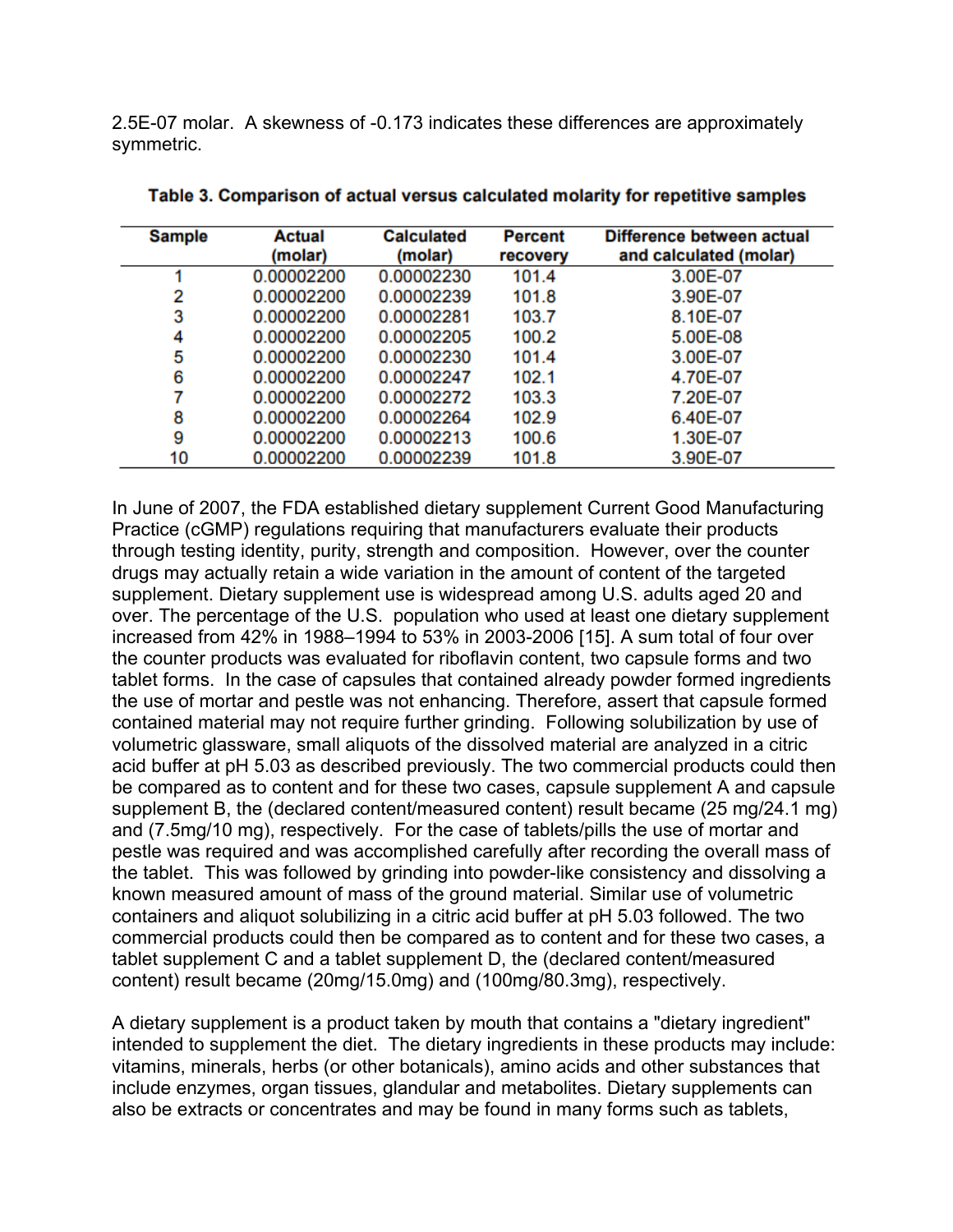capsules, soft gels, gel caps, liquids or powders. The production of vitamins, their use and application as personal supplements or commercial additives for enrichment of over the shelf products will continue to grow. The nutritional requirement for riboflavin (vitamin B2) and other of the B group of vitamins is well-established and widely published. It is reasonable to presume that additional other uses and clinical applications for these compounds will continue to grow. With these assertions in retrospect, clearly methodologies for the assay (or monitoring) the presence and quantity of these compounds will have growing necessity. The methodology presented here, which applies ultraviolet-visible spectrometry in aqueous solution is shown to be accurate and precise. This approach should find application in industrial scenario (e.g., quality control, product quality, component security and screening), monitoring of adulteration (substitution of one material for an illicit material) of product, vitamin production and vitamin tablet/capsule assimilation, environmental monitoring and assessment of commercial vitamin authenticity.

## **4. CONCLUSION**

Riboflavin is a member of the vitamin B group of nutrients essential for maintenance of normal metabolic functions. Riboflavin is assayed by ultraviolet/visible spectrometry in an aqueous citric acid buffer at pH 5.03. Absorbance spectrum determined at pH 6.03, 3.02, 9.8 and 5.03 showed absorbance peak at 440 nm with  $\varepsilon$  at 12363.6 L mol<sup>-1</sup>cm<sup>-1</sup>, 12090.9 L mol<sup>-1</sup>cm<sup>-1</sup>, 9363.6 L mol<sup>-1</sup>cm<sup>-1</sup>, 11772.7 L mol<sup>-1</sup>cm<sup>-1</sup>, respectively. An additional absorbance peak was discerned at 365 nm. A standard curve was developed ranging from concentration 1.10E-06 molar to 0.0001100 molar values, which is a 100x range in concentration. The assayed values of molarity were highly correlated with actual molarity at Pearson  $r = 0.9997$ . An aqueous citric acid buffer at  $pH 5.03$  showed to be an effective solvent for determination of riboflavin from capsules, vitamin-type water and other aqueous based mixtures of this vitamin. Concentrations of molarity outcomes were shown to be reproducible. The percent recovery of assayed concentrations showed an average of 101.0% with standard deviation of 0.93%, minimum of 98.3% and maximum of 102.9%. The assay of riboflavin is of continued importance for industrial, quality control and clinical environments. The assay of riboflavin in aqueous citric acid mixture is effective and accurate.

## **CONSENT**

Not applicable.

## **ETHICAL APPROVAL**

Not applicable.

## **ACKNOWLEDGEMENTS**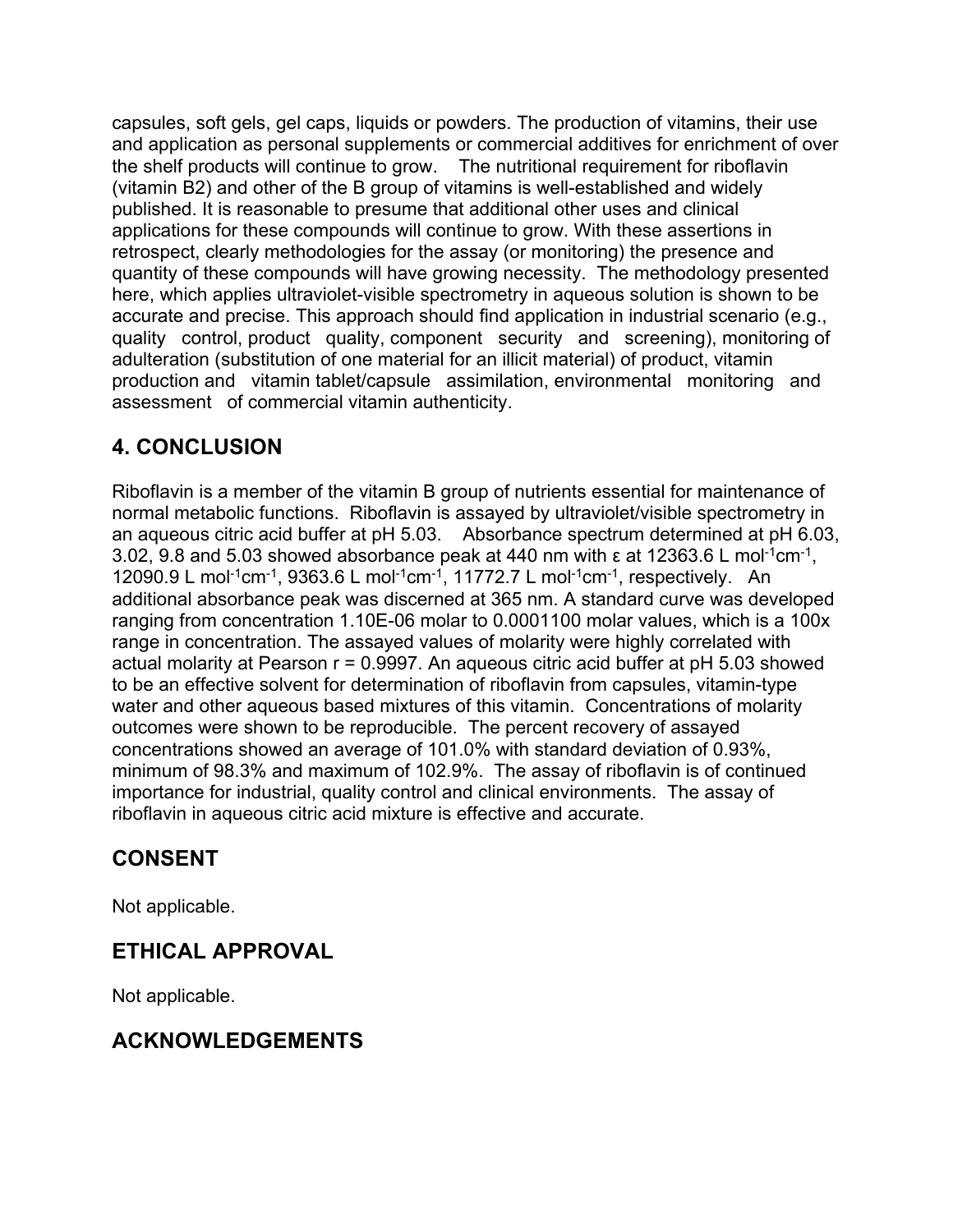This work was supported by the College of Arts and Science, as well as the Chemistry Department of the University of Nebraska at Omaha, Durham Science Center, Omaha Nebraska, USA.

## **COMPETING INTERESTS**

Authors have declared that no competing interests exist.

## **REFERENCES**

1. Goodman LS, Gilman A. The Pharmacological Basis of Therapeutics. 4<sup>th</sup> ed. London: The MacMillan Company; 1970.

2. Unna K, Greslin JG. Studies on the toxicity and pharma cology of riboflavin. J. Pharmacol Exp Ther. 1942;76(1):75-80.

3. Zempleni J, Galloway JR, McCormicK DB. Pharmacokinetics of orally and intravenously administered riboflavin in healthy humans. Am J Clin Nutr. 1996;63(1):54- 66.

4. Schoenen J, Jacquy J, Lenaerts M. Effectiveness of high-dose riboflavin in migraine prophylaxis. Arandomized controlled trial. Neurology. 1998;50(2):466-470.

5. Silberstein SD, Goadsby PJ, Lipton RB. Management of migraine: al algorithmic approach. Neurology. 2000;55(9 Suppl 2):s46-52.

6. Kumar V, Lockerbie O, Keil SD, Ruane PH, Platz MS, Martin CB, et al. Riboflavin and UV-light based pathogen reduction extent and consequence of DNA damage at the molecular level. Photochem Photobiol. 2004; 80:15-21.

7.Cumming RG, Mitchell P, Smith W. Diet and cataract: the Blue Mountains Eye Study. Ophthalmology. 2000;107(3):450-56.

8.Lopez-Anaya A, Mayersohn M. Quantification of riboflavin, riboflavin 5'-phosphate and flavin adenine dinucleotide in plasma and urine by high-performance liquid chromatography. 1987:423:405-13.

9.Zempleni J. Determination of riboflavin and flavocoenzymes in human blood plasma by high-performance liquid chromatography. Ann Nutr Metab. 1995;39(4):224-26.

10. Petteys BJ, Frank EL. Rapid determination of vitamin B2 (riboflavin) in plasma by HPLC. Clinica Chimica Acta. 2001;412(1-2):38-43.

11. Morell DB, Slater EC. The fluorimetric determination of riboflavin in urine. Biochem J. 1946;40(5-6):652-57.